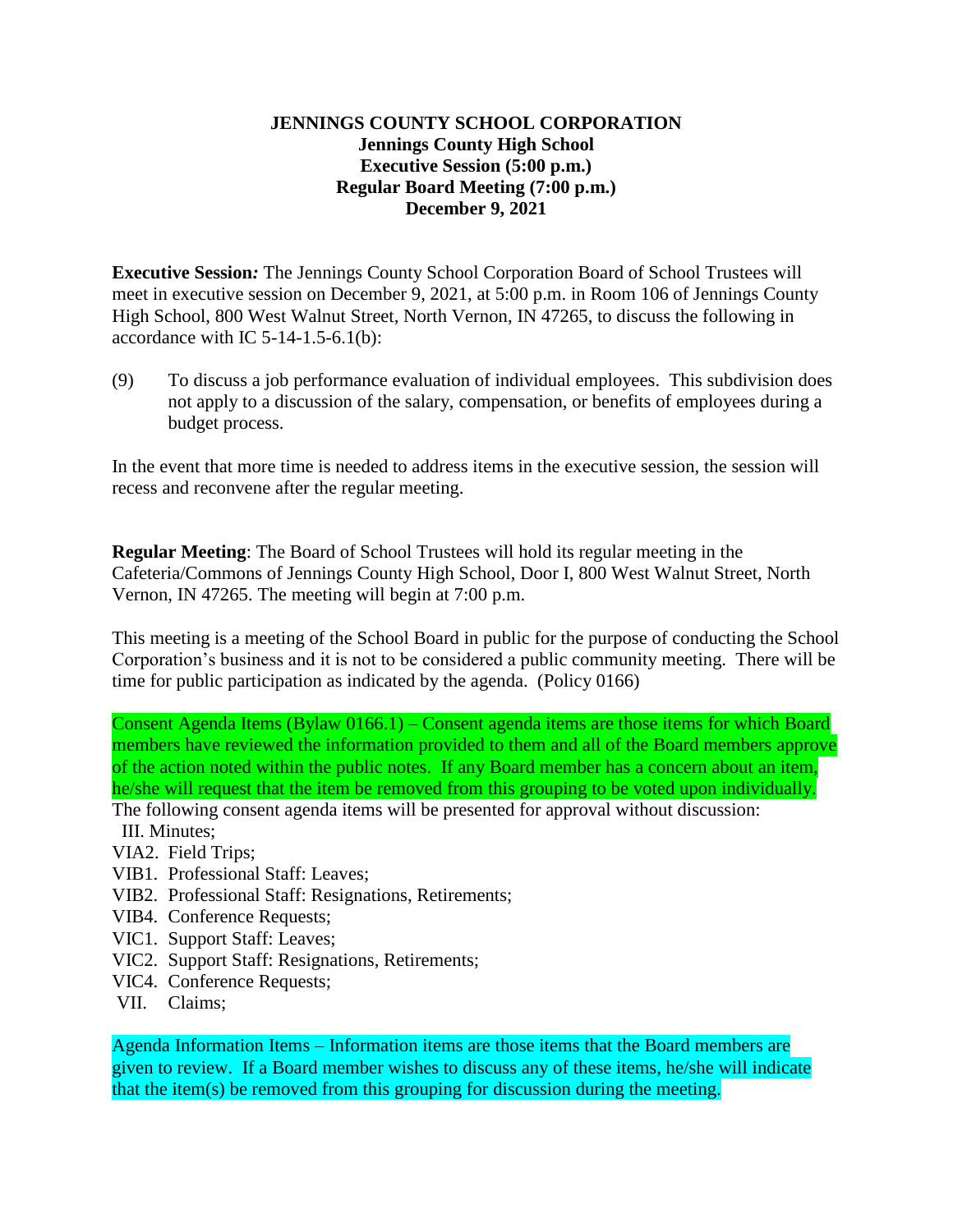The following information items will be shared with the Board:

- VID3. November Fund Report
- VIIIA1. Essential Service Committee Meeting Minutes 10/19/2021.
- VIIIA2. Area Plan Commission Meeting Minutes 11/1/2021.
- VIIIA3. Essential Service Committee Meeting Minutes 11/23/2021.

## **Agenda**

- I. Pledge
- II. Consent Agenda Items
- III. Minutes of the Executive Session, Public Meeting on the Teacher Contract Ratification and the Regular Board Meeting of November 11, 2021 and Minutes of the Executive Session and the Special Board Meeting of November 29, 2021.
- IV. Community Non-Agenda Items
	- The President will ask if anyone would like to speak on an item not on the agenda.
- V. Old Business
	- A. NEOLA, Approval
		- 1. NEOLA Policy 1422, Nondiscrimination and Equal Employment Opportunity, Second Reading.
		- 2. NEOLA Policy 1422.02, Nondiscrimination Based on Genetic Information of the Employee, Second Reading.
		- 3. NEOLA Policy 1623, Section 504/ADA Prohibition Against Disability Discrimination in Employment, Second Reading.
		- 4. NEOLA Policy 1662, Anti-Harassment, Second Reading.
		- 5. NEOLA Policy 2260, Nondiscrimination and Access to Equal Educational Opportunity, Second Reading.
		- 6. NEOLA Policy 2260.01, Section 504/ADA Prohibition Against Discrimination Based on Disability, Second Reading.
		- 7. NEOLA Policy 3122, Nondiscrimination and Equal Employment Opportunity, Second Reading.
		- 8. NEOLA Policy 8510, Wellness, Second Reading.
	- B. Administration (Policy 1000)
		- 1. Administrator Salary Adjustments, Approval
- VI. New Business
	- A. Programs (Policy 2000)
		- 1. JCHS New Course Proposals for 2022-2023, Inform
		- 2. Field Trips
	- B. Professional Staff (Policy 3000)
		- 1. Leaves
		- 2. Resignations/Retirements
		- 3. Recommendations
		- 4. Conference Requests
	- C. Support Staff (Policy 4000)
		- 1. Leaves
		- 2. Resignations/Retirements
		- 3. Recommendations
		- 4. Conference Requests